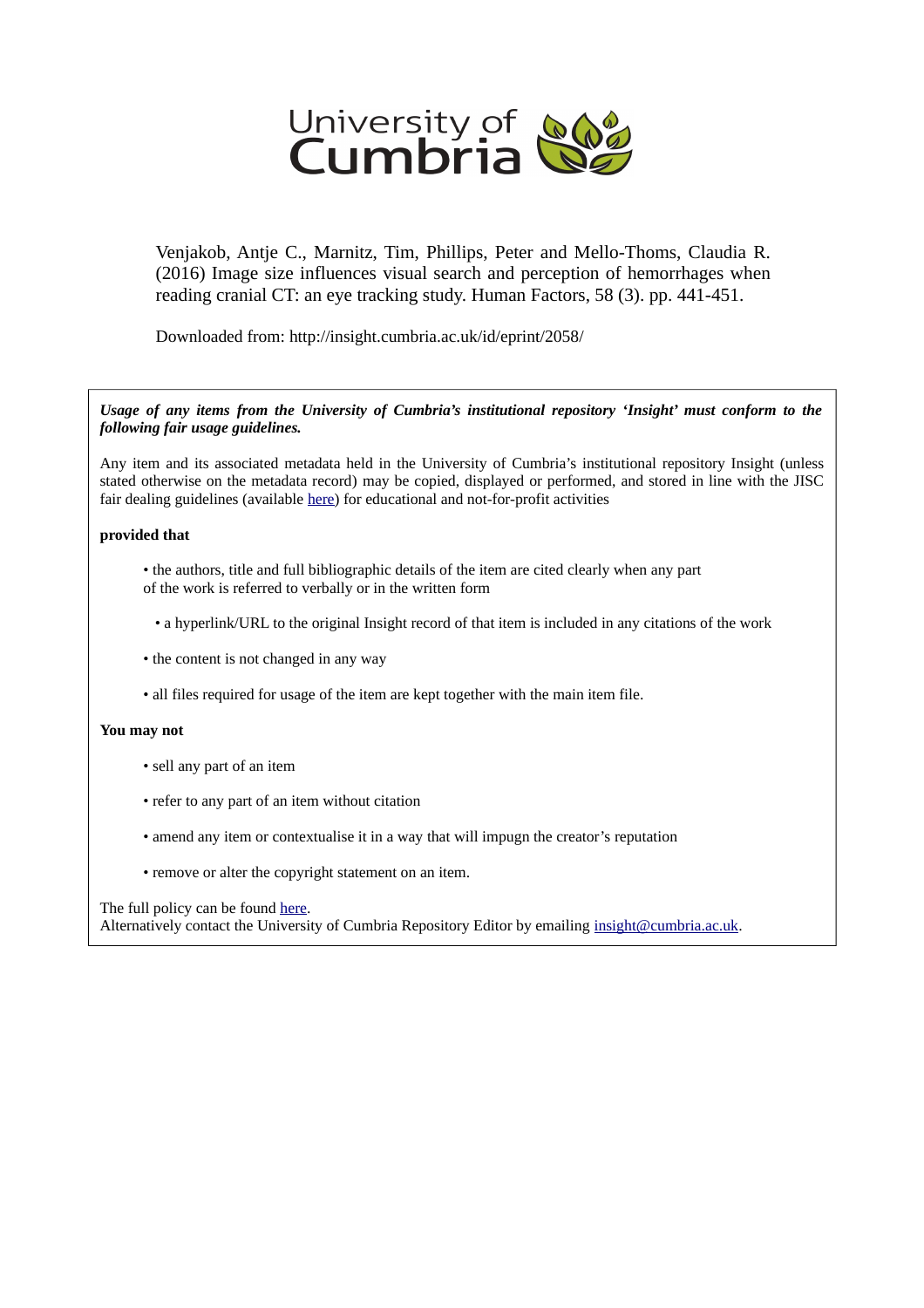**Title:** Image size influences visual search and perception of hemorrhages when reading cranial CT an eye tracking study

Authors: Antje C. Venjakob (M.Sc.)<sup>a</sup>, Tim Marnitz (PhD)<sup>b</sup>, Peter Phillips (PhD)<sup>c</sup>, Claudia R. Mello-Thoms  $(PhD)^d$ 

Affiliations: <sup>a</sup>Technische Universität Berlin, Department of Psychology and Ergonomics, Chair of Human Machine Systems, Sekr. MAR 3-1, Marchstraße 23, 10587 Berlin, Germany <sup>b</sup>Charité Universitätsmedizin Berlin - Campus Virchow Klinikum, Klinik für Radiologie Berlin, Germany

<sup>c</sup>University of Cumbria, Faculty of Health and Science, Lancaster, United Kingdom dUniversity of Sydney, Faculty of Health Science, Sydney, Australia & University of Pittsburgh, Department of Biomedical Informatics, Pittsburgh, United States of America

**Running head:** Effects of image size in cranial CT

**Type of manuscript:** Original investigation

**Word count:** 4885

**Acknowledgments:** We would like to thank all participating radiologists. Any correspondence regarding this article should be addressed to Antje Venjakob (antje.venjakob@mms.tu-berlin.de).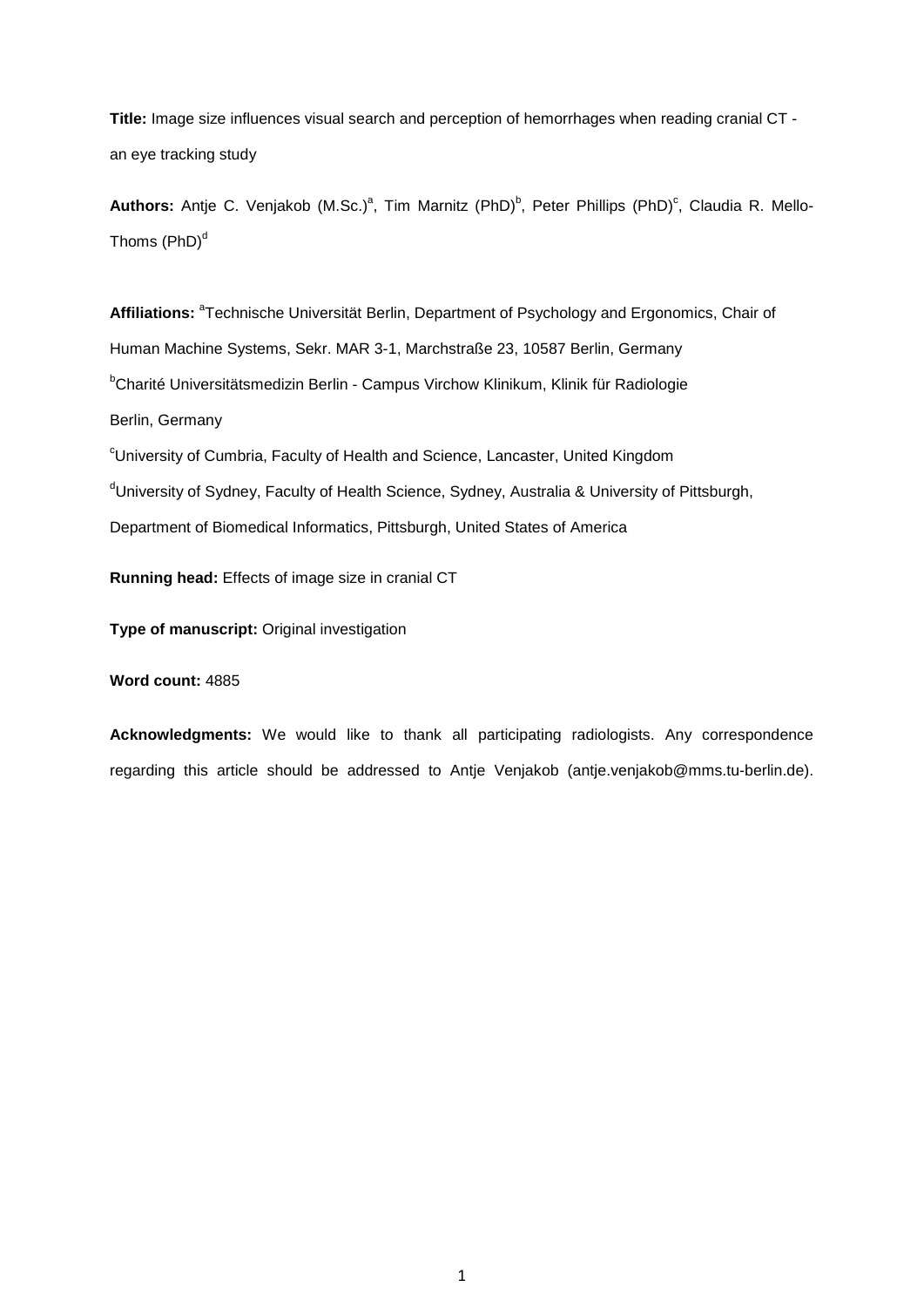#### **Abstract**

*Objectives:* To explore reader gaze, performance and preference during interpretation of cranial computed tomography (cCT) in stack mode at two different sizes.

*Background:* Digital display of medical images allows for the manipulation of many imaging factors, like image size, by the radiologists, yet it is often not known what display parameters better suit human perception.

*Materials and Methods*: Twenty-one radiologists provided informed consent to be eye tracked while reading 20 cCT cases. Half of these cases were presented at a size of 14x14 cm (512x512 pixels), half at 28x28 cm (1024x1024 pixels). Visual search, performance and preference for the two image sizes were assessed.

*Results:* When reading small images significantly fewer, but longer fixations were observed, and these covered significantly more slices. Time to first fixation of True Positive findings was faster in small images, but dwell time on true findings was longer. Readers made more False Positive decisions in small images, but no overall difference in either JAFROC or reading time was found.

*Conclusions:* Overall performance is not affected by image size. However, small stack mode cCT images may better support the use of motion perception and acquiring an overview, whereas large stack mode cCT images seem better suited for detailed analyses.

*Application:* Subjective and eye tracking data suggest that image size influences how images are searched and that different search strategies might be beneficial under different circumstances.

**Keywords:** Radiology and Medical Imaging; Eye movements, tracking; Visual search; Computer interface

**Précis:** This study compares how radiologists interpret large versus small radiological stack mode images. No general performance differences were found for image size. Nonetheless, image size affected visual search, with patterns of gaze behavior usually associated with motion perception more likely for small images than for large images.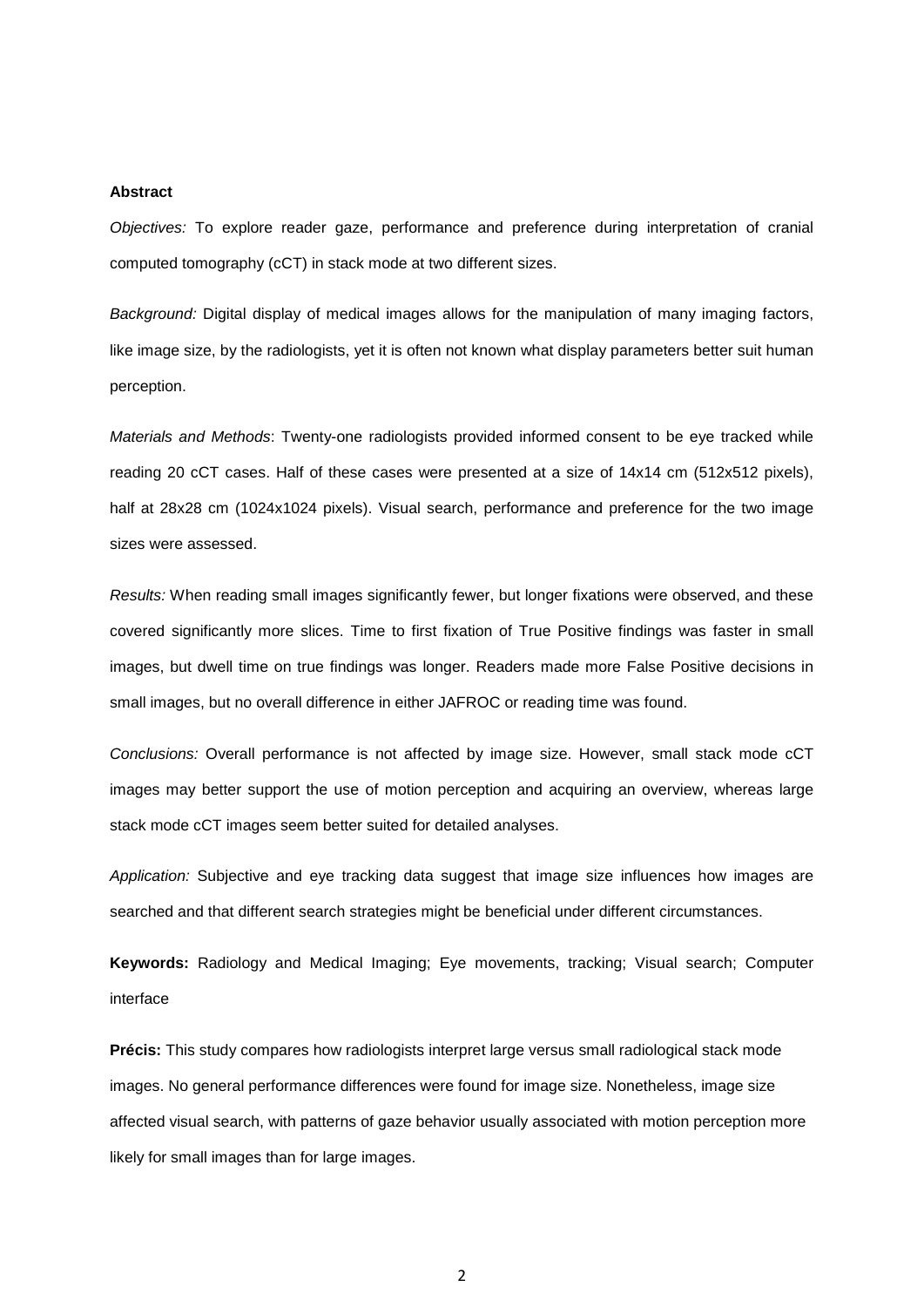#### **Introduction**

Over the last few decades the work environment of radiologists has changed dramatically. Technologies like computed tomography (CT) and magnetic resonance imaging (MRI) have often replaced reading of single slice images like conventional radiographs. Furthermore, radiological imaging has gone digital, replacing the use of light-boxes by monitors (Andriole et al., 2011). With the increased use of digital reading, the number of factors that can be adjusted by the individual radiologist has increased enormously. One such factor is image size: it can be easily adjusted, and radiologists can set it according to their preference.

The empirical evidence with regard to the influence of image size on performance is mixed: several studies that used tile mode computed tomography, meaning that slices were presented next to each other on a light box (Schaefer at al., 1992; Seltzer et al., 1998), or single radiographs (Bessho, Yamaguchi, Fujita, & Azum, 2009) found disadvantages for small images (12 x 12 cm to 15 x 15 cm) compared to large images (30  $\times$  30 cm), as measured by the area under the receiver operating characteristic (ROC) curve. However, two studies that aimed to ascertain performance relative to image size differences have found slight advantages for small images (Gur et al., 2006; Yamaguchi et al., 2011). In these experiments, stack mode CT images were used, meaning that slices were presented individually on the monitor and radiologists scrolled through them at their own pace. It can be hypothesized that the advantages for small images in these studies may be related to the form of presentation, as stack mode CT is a dynamic form of presentation that allows for the detection of lesions by motion sensitivity (Andia et al., 2009). Motion sensitivity can be exploited best by scrolling through the stack while resting the gaze in one position, rather than by scanning each image by multiple fixations. Indeed, recent eye tracking research has shown that 19 radiologists out of a sample of 24 rested their gaze in one position and scrolled through the stack, rather than searched each slice individually. These radiologists were termed 'drillers' to describe their preferred reading strategy. The performance of these participants was superior to that of the five radiologists who searched each slice individually. These participants were named 'scanners' (Drew, et al., 2013). As motion sensitivity is best towards the fovea (McKee & Nakayama, 1984; Pointer & Hess, 1989), this process should favor small images because these are covered more extensively by foveal and parafoveal vision. Additionally, motion sensitivity can be combined with better resolution in small images because these images can mostly be covered by high-resolution central vision. This primary central coverage would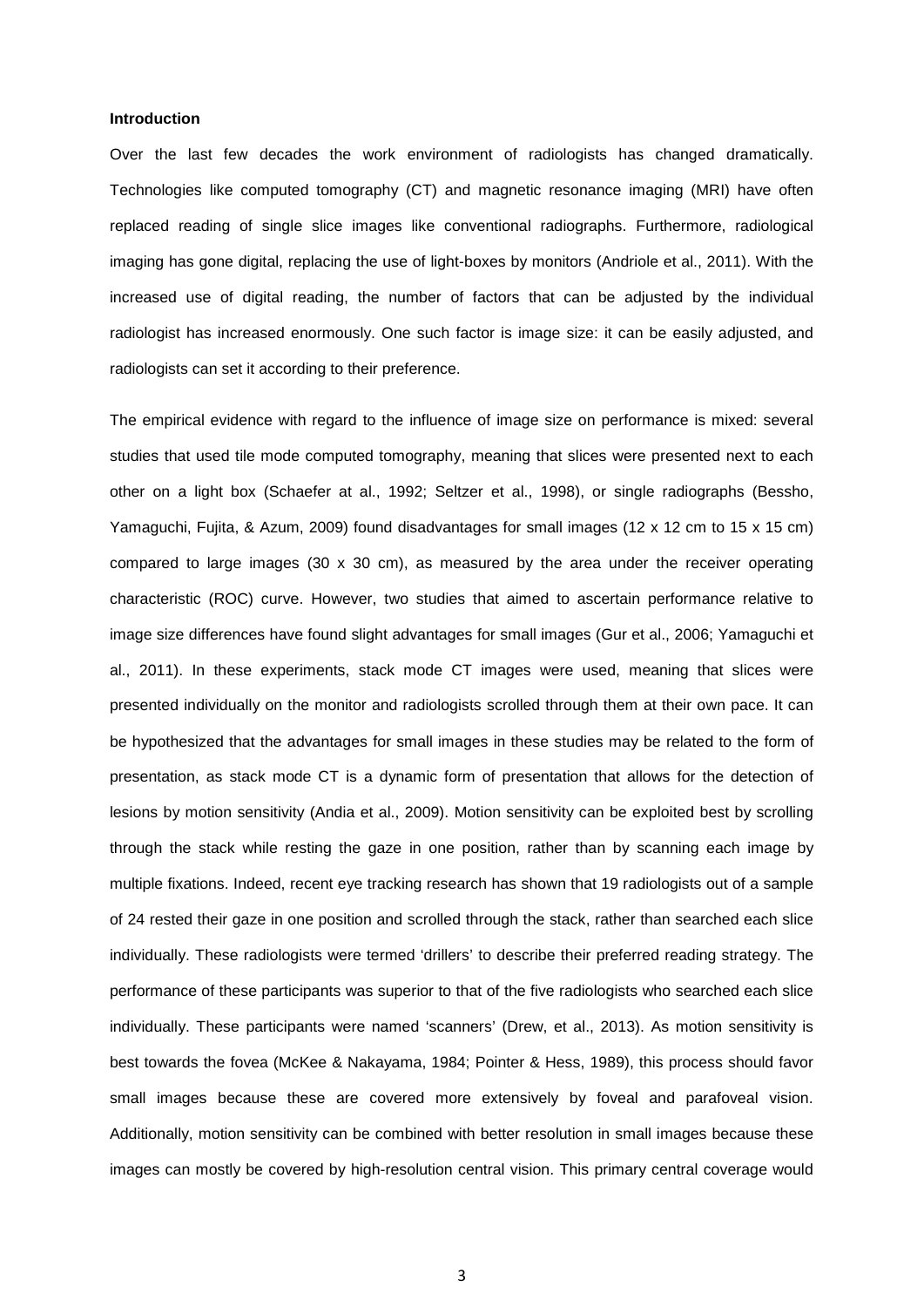potentially allow for a better discrimination between normal and abnormal structures, and thus help to flag out areas that need further visual inspection.

None of the previously conducted experiments on the effect of image size recorded eye position data, and hence the impact of images of different size on visual search during the interpretative process is largely unknown. Eye tracking studies have substantially contributed to our knowledge about perceptual and cognitive processes in medical imaging tasks, with many studies using it to gain insight into different sources of error (Kundel, Nodine, & Carmody, 1978), to study the time course of lesion detection (Mello-Thoms et al., 2005) or the layout of workstations (Krupinski, Roehring, & Furukawa, 1999). However, not many studies have yet used eye tracking to study perception and cognition in the context of volumetric medical images. This may partly be due to a more complicated setting where fixations span several slices and the calculation of classical parameters such as the time to first fixation having to be started from the first point in time when a lesion is visible rather than from the case onset (Phillips et al., 2013). Studies that have used eye tracking in the volumetric imaging context have so far often avoided these challenges by only using single images from the entire stack (Matsumoto et al., 2011) or by using raw data instead of fixation data (Drew et al., 2013; Drew, Vo, & Wolfe, 2013a). This can, however, complicate inferences about perceptual processes, such as the use of motion detection.

The present study takes a first step towards studying perceptual and cognitive processes in the interpretation of volumetric data by measuring and analyzing eye movements of radiologists across different slices when interpreting two different image sizes in digital cranial computed tomography (cCT) case sets. The main aim of this experiment is to gain insight into radiologists' visual search, perception and performance when reading digital multi-slice images of different size in stack mode. Secondary to this, the image size preference of the readers will be evaluated.

#### **Methods**

#### **Participants**

Twenty-one radiologists participated in the study, six of them female. At the time of the data collection all participants were employed by the same University hospital and participated during their working hours. The degree of experience in reading cCT varied between four months and 34 years, with a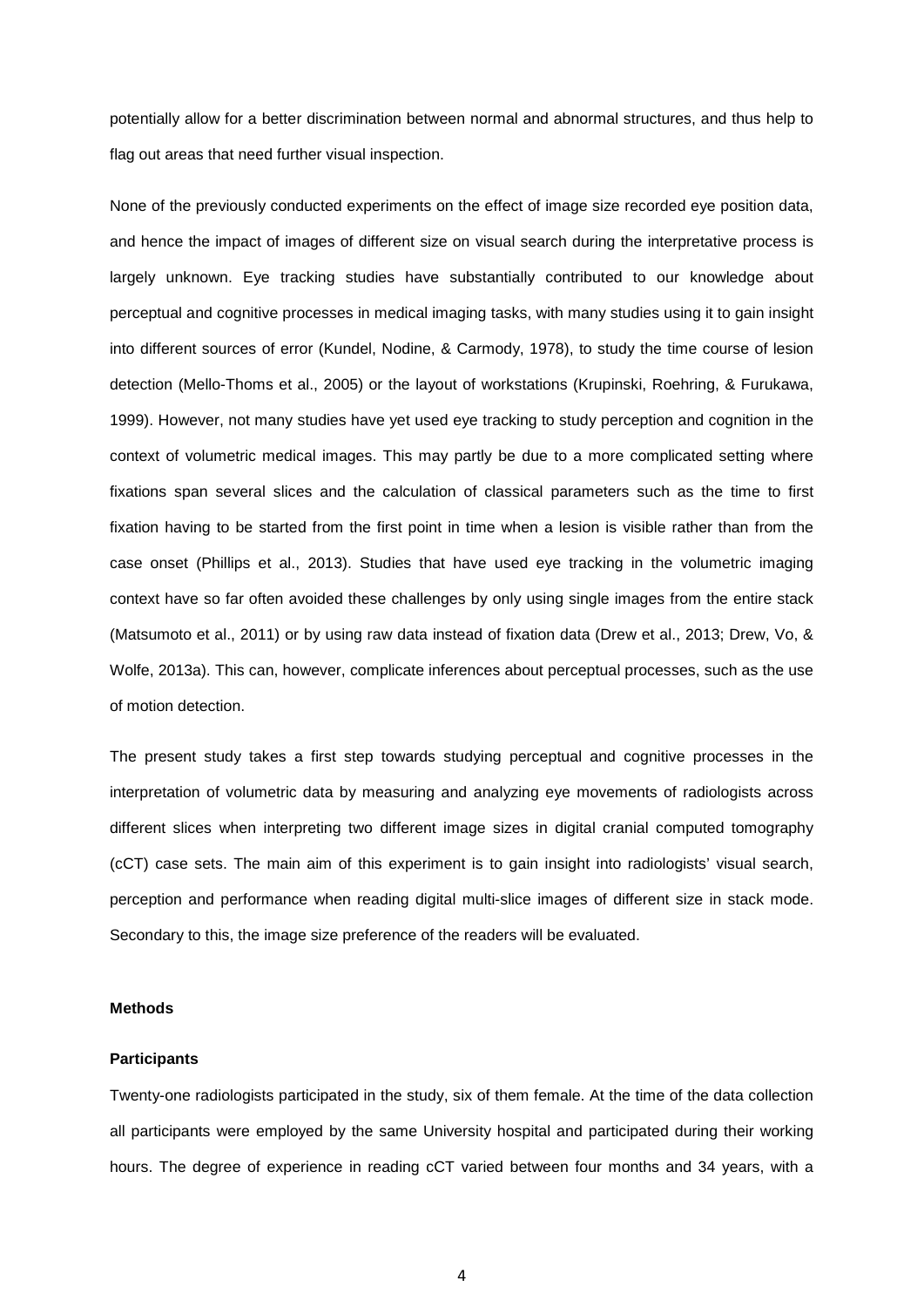mean experience of 6.4 years (SD= 6.3 years). At the time of participation they had been working for between 20 minutes and just over nine hours (*M*= 4.5h, *SD*= 2.8h).

#### **Apparatus and Material**

For the experiment 20 complete cCT cases were selected, which were rated normal by three independent radiologists who did not participate as readers in this study. All cases were acquired for clinical purposes, employing a 16-row spiral CT scanner (Light Speed, General Electric, Fairfield, Connecticut, USA) with an occipitomental angulation as unenhanced sequential CT of the head. Each case contained between 25 and 32 slices of 5 mm thickness. The 512 x 512 pixel DICOM images were de-identified, the contrast was set to the brain window of 35+/-40 Hounsfield Units (HU). Slices from each case were exported as uncompressed 8-bit Portable Network Graphics images. Then 18 subtle hemorrhages were cut from more severe cases displaying multiple lesions, and pasted into ten initially healthy cases, which resulted in 10 normal and 10 abnormal cases. The number of hemorrhages per abnormal case varied between one and three: four cases contained one hemorrhage, four contained two hemorrhages, and two cases contained three hemorrhages. Four of the hemorrhages were only displayed on one slice, twelve hemorrhages spanned two slices, and two hemorrhages spanned three slices. The effect of the image manipulation was assessed by three radiologists, who did not participate in the study. These radiologists did not realize they were looking at inserted hemorrhages, which led us to conclude that the insertions were successful. Figure 1 shows an example of a case with an inserted hemorrhage, indicated by the arrow.



*Figure 1.* Slice with inserted intracranial hemorrhage indicated by an arrow.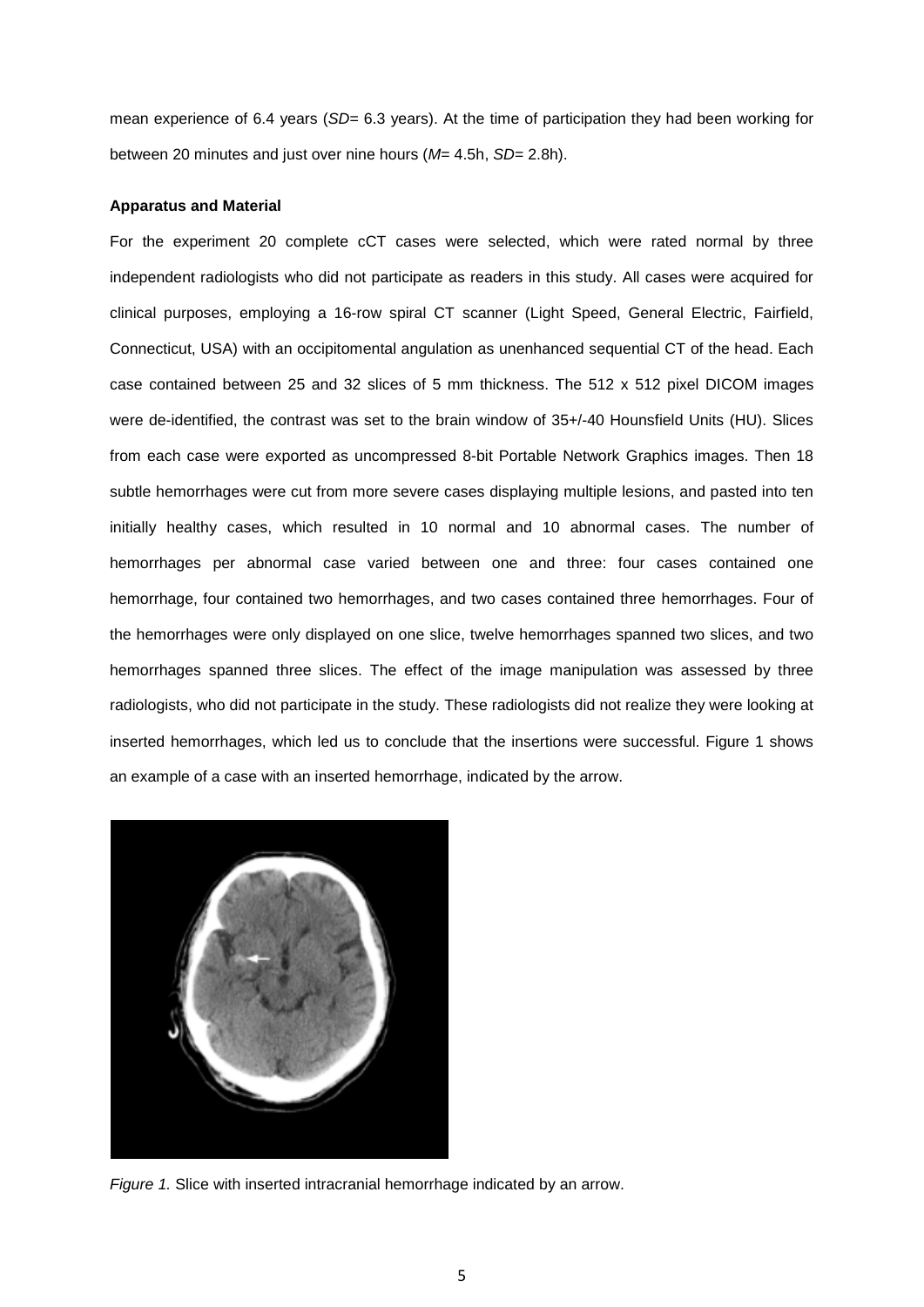All cases were saved in the size of 512 x 512 pixels then subsequently enlarged to a size of 1024 x 1024 pixels by employing the cubic Catmull-Rom-Splines interpolation algorithm (Marschner & Lobb, 1994) and saved in this size as well.

The images were inserted in MS PowerPoint 2010 slides. For each of the 20 cases two presentations were made: (i) a "small image size" presentation displaying 512 x 512 pixels images and (ii) a "large image size" presentation displaying 1024 x 1024 pixels images. As shown in Figure 2, the 20 cases per image size were divided into two sets of ten cases each. The lesion cases were equally distributed over the sets so that each image size always featured five lesion cases, altogether displaying nine hemorrhages.



*Figure 2*. Display of large and small images in counterbalanced order between participants.

Only one set per image size was shown to a given radiologist, and no participant saw the same case twice. The presentation of the sets as well as their order was counterbalanced between readers. The order of the cCT cases of the same size was randomized within each set.

Slides were presented on a 1680 x 1050 pixels LCD DELL monitor connected to a remote eye tracker (SensoMotoric Instruments, iView X RED250 sampling at a frequency of 60Hz). The slide presentations and the eye tracking device were synchronized. No zooming or windowing was possible, but readers were able to scroll back and forth through the stack for as long as they wished to. A chin rest kept the viewing distance constant at 64 cm to prevent readers from compensating for smaller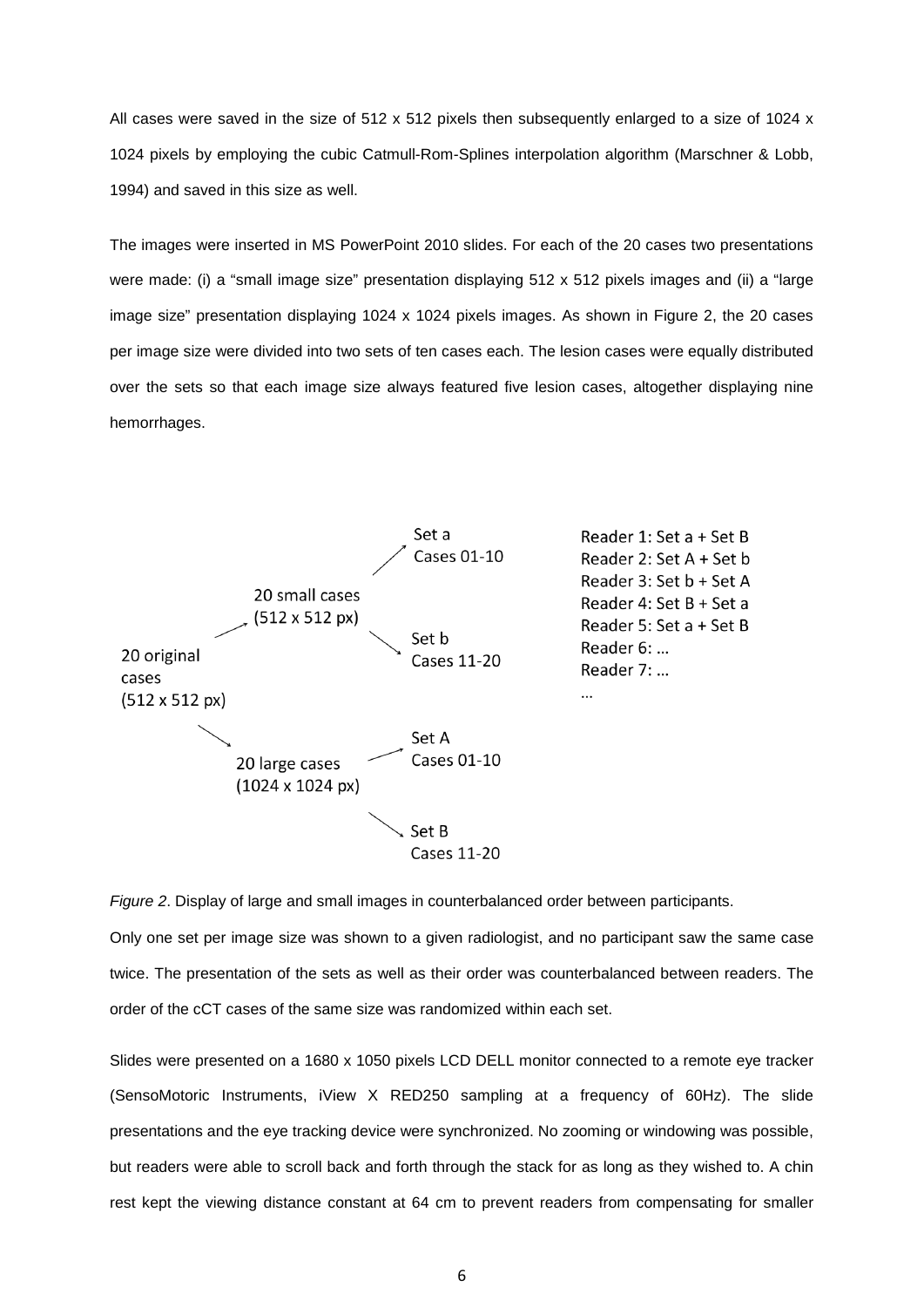images by approaching the monitor (Seltzer et al., 1998). Readers were instructed to use the mouse wheel to scroll though the slides and the left mouse button to encircle hemorrhages they chose to report along with a confidence rating on the presence of an hemorrhage, from 1 (very low confidence) to 10 (very high confidence). Figure 3 shows an example of a hemorrhage as reported by a reader.



*Figure 3*. Inserted hemorrhage encircled and rated on a confidence scale of 1 to 10 by one of the participating radiologists.

A Java based tool was created to analyze the gaze data. It detects fixations, and matches these to the slices. Fixations were detected based on a low-speed dispersion algorithm. They were defined to be at least 80 milliseconds long, disperse no more than 2° visual angle in x and y direction and could span several slices. For fixations that spanned several slices, the relative dwell on each of the slices was calculated, i.e. for a fixation that spanned three slices, four values were calculated: the overall fixation duration, as well as the relative proportion of the fixation on each of the three slices. Subsequently, the tool calculated certain visual search parameters such as the time to first fixation on a given area of interest (AOI), dwell time per AOI and the number of slices covered by one fixation.

## **Experimental Design**

The experiment consisted of a one-way within-subjects design. The within-factor was image size and had two levels: cranial CT case sets presented in 1024 x 1024 pixels (i.e., 28 x 28 cm), referred to as "large" images, and 512 x 512 pixels (14 x 14 cm), referred to as "small" images. Performance was quantified by the following dependent variables: the figure of merit (FOM) of the jackknife alternative free-response receiver operating characteristic (JAFROC), which is a variant of the ROC paradigm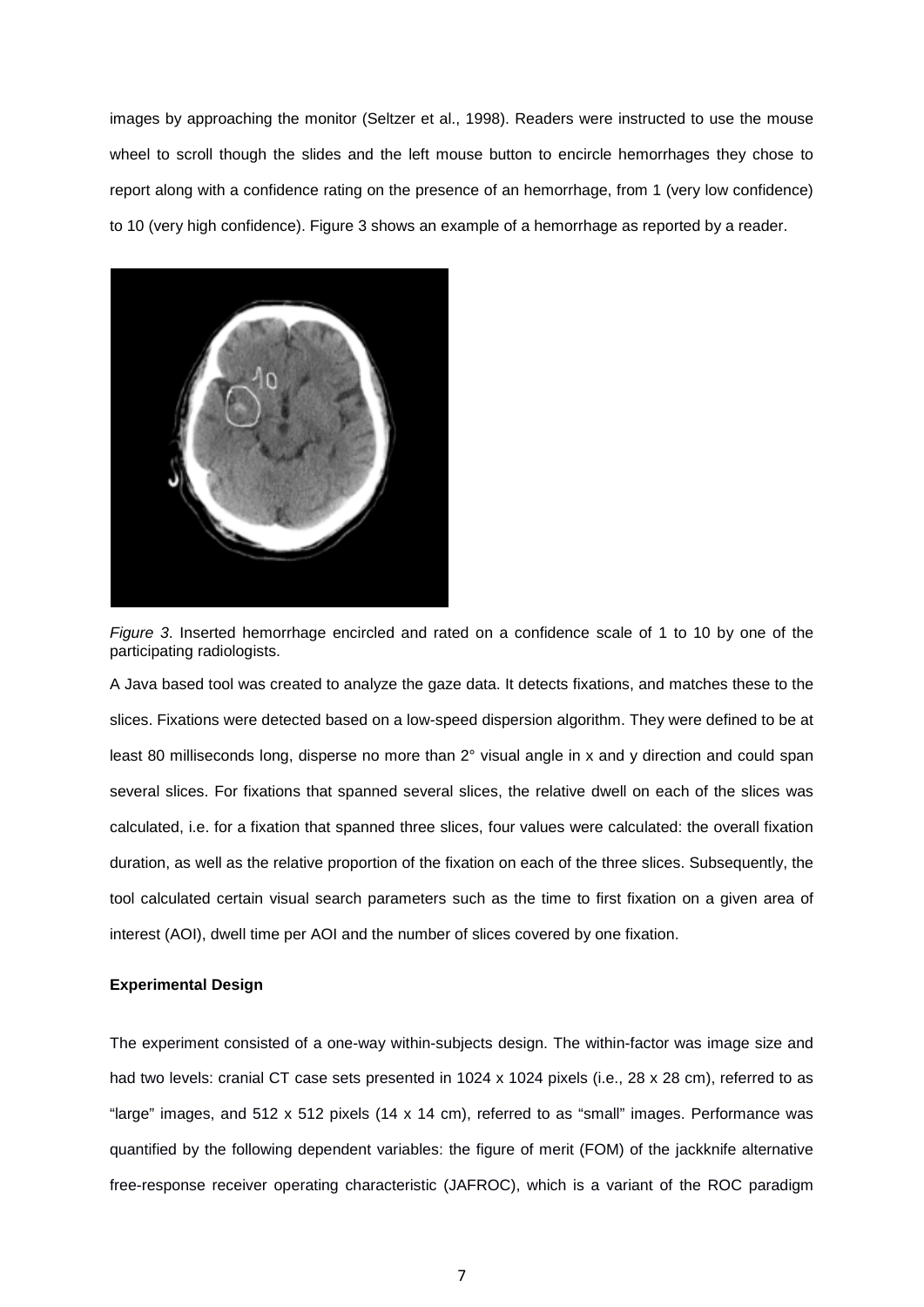that can take several decisions per case into account (Chakraborty, 2011), measured on the scale from 1(hemorrhage very unlikely) to 10 (hemorrhage very likely). Additionally, the number of True and False Positive and False Negative decisions per reader, and the median time to read a case was used to quantify performance. For the performance as well as eye tracking analysis a "True Positive" (TP) was scored whenever a participant encircled the location of an inserted hemorrhage, regardless of the confidence rating applied to it. A "False Negative" (FN) occurred when a radiologist failed to encircle one of the inserted hemorrhages. An encircled structure, that was not one of the 18 inserted hemorrhages, counted as the location of a "False Positive" (FP) decision. This was again independent of the confidence in the decision. For the eye tracking analysis additionally ten "True Negative" (TN) decision sites were selected for each reader. True Negative locations were chosen by randomly selecting five individual locations per reader and image size, where their gaze dwelled at least once but no hemorrhage was either present nor was one falsely reported. True Negative locations on average spanned 1.9 slices to align their size with that of True Positive and False Negative AOIs.

Visual search was quantified using the following per-case parameters: mean number of fixations, median fixation duration, and mean number of slices spanned by one fixation. Time to first fixation and dwell time were calculated per area of interest (AOI). In accordance with Phillips et al (2013), time to first fixation was defined as the time interval between the first appearance of an AOI and the start of the first fixation within it. Dwell time was the sum of the fixation durations on a given AOI over all slices that it appeared on, and over all visits to it during the reading of a case. Whenever a fixation fell partly into the AOI and partly outside it, e.g. because the reader scrolled onto a slice where the lesion is no longer visible, only the proportions of the fixation that fell into the AOI were included in the calculation of dwell time on the AOI.

All AOIs had the same size in small as well as in large images. The size was determined by the largest lesion plus a margin of 0.5° visual angle. This resulted in a radius of 1.5° visual angle (i.e. 65 pixels) around the center of each structure of interest. Equal AOI size for both image sizes was chosen because the visual field of the radiologists is equivalent in the two conditions. Hence, when the reader's dwell is located at 1.5° visual angle from the center of the lesion, both small and large lesions can be identified and avoided AOIs that are too small to account for eye tracker inaccuracy.

We sought to gain insight into perception by dividing errors of omission (i.e. the "False Negatives") into search, recognition and decision making errors (Kundel, Nodine & Carmody, 1978). According to this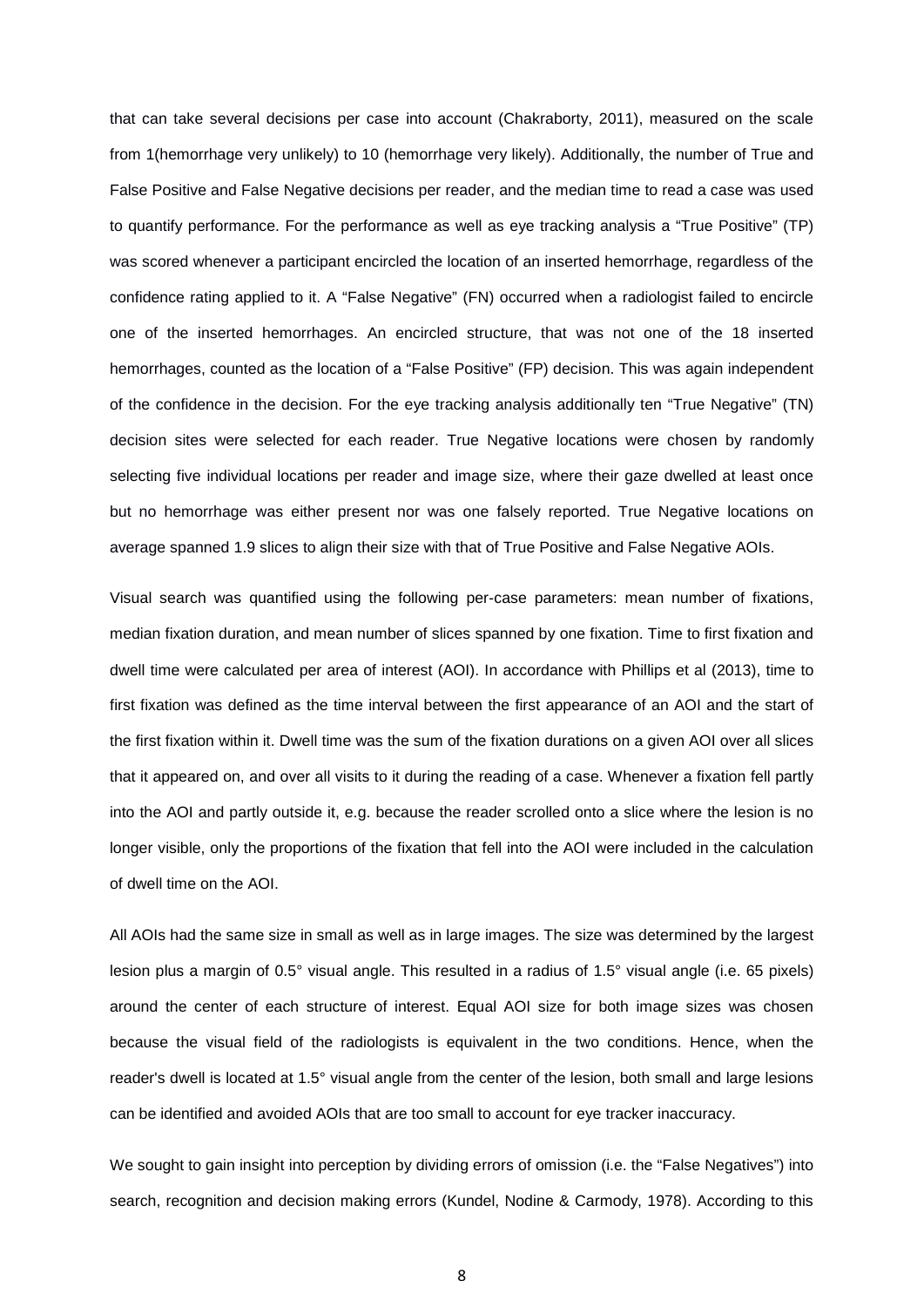taxonomy, a search error is committed when a hemorrhage is not looked at, and recognition errors occur when an unreported hemorrhage is dwelled at for less than one second, thus preventing recognition that an abnormality is present at the location. Finally, decision making errors result from failure in correct identification, even though the hemorrhage was gazed at for more than one second.

Image size preference was assessed by asking radiologists to indicate, for each of the two modalities, how much they liked it on a continuous rating scale from zero (not at all) to ten (very much). They were further asked to make a binary choice by indicating if they preferred small or large images overall and to give a reason for their preference in free text. To gain insight into the relation between preference and performance, the continuous preference ratings of small and large images were correlated to the JAFROC measures of the respective image size.

#### **Procedures**

All readers were presented with an instruction screen, and completed a practice cCT before reading the two case blocks. At the beginning of each block a five-point calibration and four-point validation for the eye tracking system was performed. Where necessary, the system was recalibrated until an accuracy of less than 0.5° visual angle was achieved. At the end of the experiment a demographic questionnaire, and a questionnaire which assessed preference for the different image sizes, was filled out. The completion of the experiment took between 30 and 40 minutes.

#### **Statistical Analysis**

Normality of the data was tested using the Kolgomorov-Smirnoff test individually for each data subset and dependent variable. Where the normality assumption was met, the data was analyzed using paired sample t-tests, otherwise the non-parametric Wilcoxon signed-rank test for dependent samples was selected. Radiologists' preference ratings were correlated to their JAFROC performance using a Pearson correlation. The statistical analysis was performed in IBM SPSS Statistics version 21. For all tests, statistical significance was set at *p*<0.05.

#### **Results**

### **Visual Search**

As shown in figure 4, the number of fixations per case in large images (*Mean*= 143.0, *SD= 7*2.3) was greater than in small images (*M=* 109.0, *SD=* 49.4). This difference was statistically significant, *t*(20)=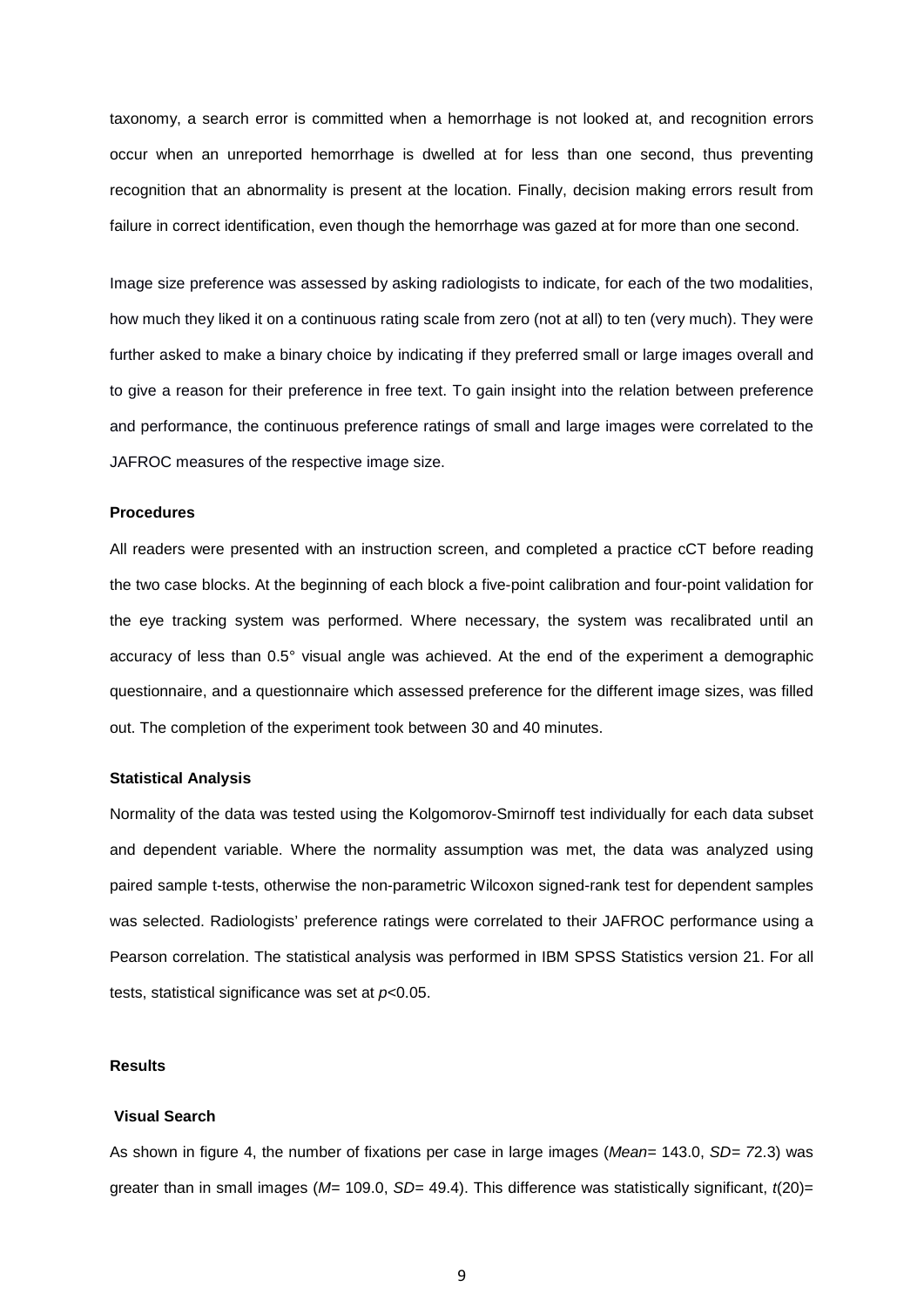3.4, *p=* 0.003. Figure 4 also shows that median fixation duration was significantly longer in small images (379 ms, *IQR*= 102) than in large images (304 ms, *IQR*= 175), *z*= 3.623, *p*< 0.001, and average fixations on small images covered significantly more slices than fixations on large images (*M=*  1.34, *SD=* 0.57; *M=* 1.05, *SD=* 0.52 respectively), *t*(20)= -3.83*, p=* 0.001.



*Figure 4.* Mean number of fixations (error bar= standard error calculated based on the within-subject differences (Morey, 2008)), median fixation duration (error bar= interquartile range) and the mean number of slices that a fixation covered (error bar= Standard error calculated based on the withinsubject differences (Morey, 2008)) are displayed separately for the two image size conditions.

Table 1 shows median values for dwell time and time to first fixation as well as their comparison using

the Wilcoxon signed-rank test.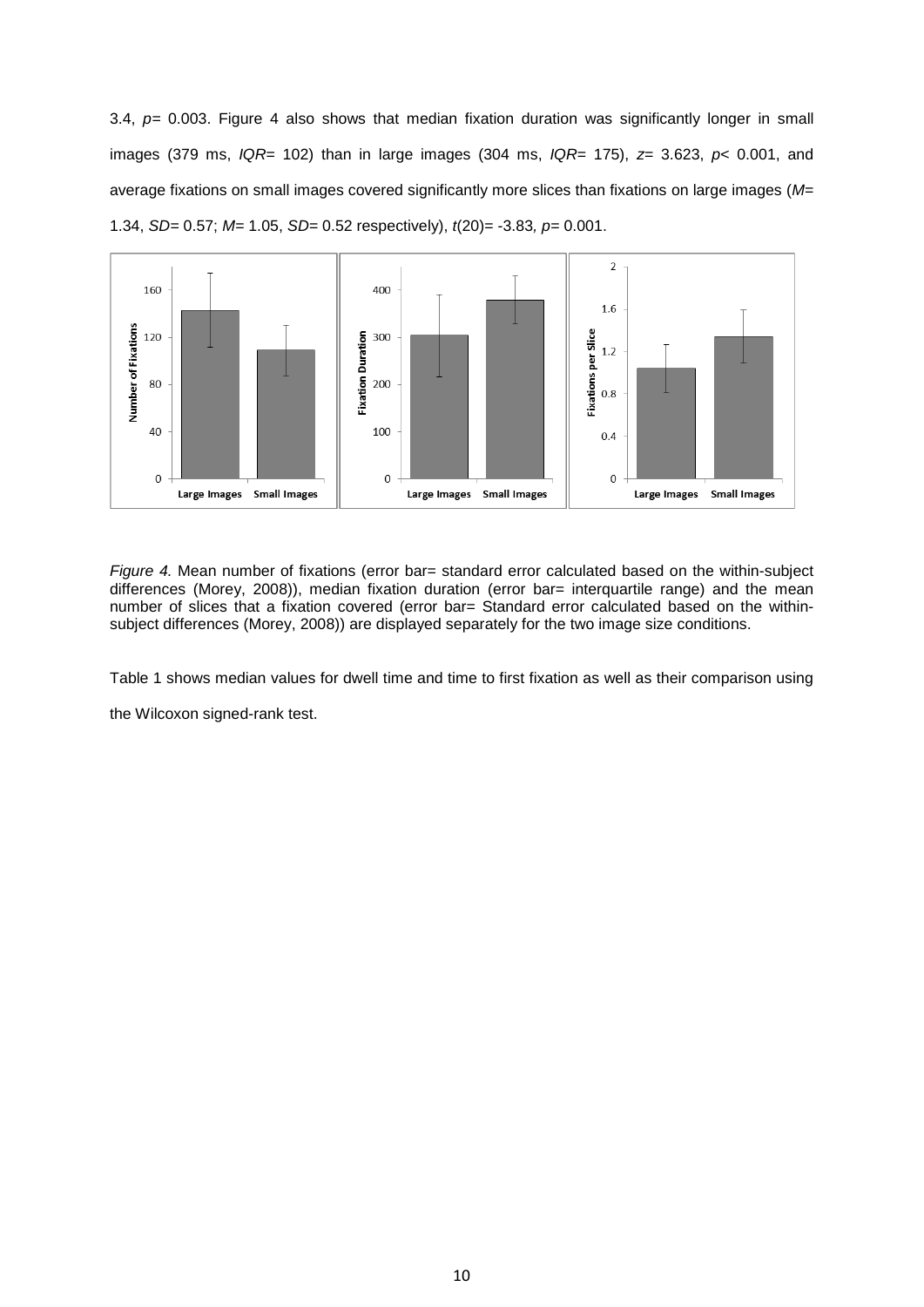|                           |       |                     | Median Time to first<br>fixation |      |                           | Median dwell time |      |  |
|---------------------------|-------|---------------------|----------------------------------|------|---------------------------|-------------------|------|--|
|                           |       | Mdn<br>(IQR)        | Z                                | р    | Mdn<br>(IQR)              | z                 | p    |  |
| True<br><b>Positives</b>  | Large | 937<br>(693)        | $-2.35$                          | 0.02 | 2626<br>(1992)            | 2.14              | 0.03 |  |
|                           | Small | 623<br>(331)        |                                  |      | 2619<br>(1785)            |                   |      |  |
| True<br>Negatives         | Large | 1002<br>(6850)      | $-1.03$                          | 0.30 | 662<br>(382)              | 2.9               | 0.01 |  |
|                           | Small | 835<br>(4312)       |                                  |      | 1204<br>(905)             |                   |      |  |
| False<br><b>Positives</b> | Large | 1712<br>(14621)     | $-1.65$                          | 0.10 | 3701<br>(3034)            | 0.47              | 0.64 |  |
|                           | Small | 1108<br>(4930)      |                                  |      | 3754<br>(2554)            |                   |      |  |
| False<br><b>Negatives</b> | Large | 3778<br>$(-)$       | $-1.60$                          | 0.11 | 2934<br>$(\cdot)$         | $-1.60$           | 0.11 |  |
|                           | Small | 666<br>$(\text{-})$ |                                  |      | 483<br>$(\textnormal{-})$ |                   |      |  |

*Table 1.* Descriptive and inferential statistics of the parameters time to first fixation and dwell time for different decision outcomes and image sizes. Medians and interquartile ranges are shown in msec.

Time to first fixation was significantly shorter for True Positive locations in small images, with dwell time significantly longer on True Positive and True Negative locations. The significance test indicates longer dwell on True Positive locations in small images, even though the median is slightly smaller. This is due to the nature of the non-parametric tests, where absolute differences in the data are not taken into account, as significance is solely established by the ranking of the two alternatives.

The types of False Negative errors readers committed show different proportions of recognition and decision making errors for large and small images, as shown in Table 2. The number of decisionmaking errors was significantly lower for small as compared to large images ( $z$ = -2.6,  $p$ = 0.009), whereas small and large images did not differ significantly with regard to recognition and search errors.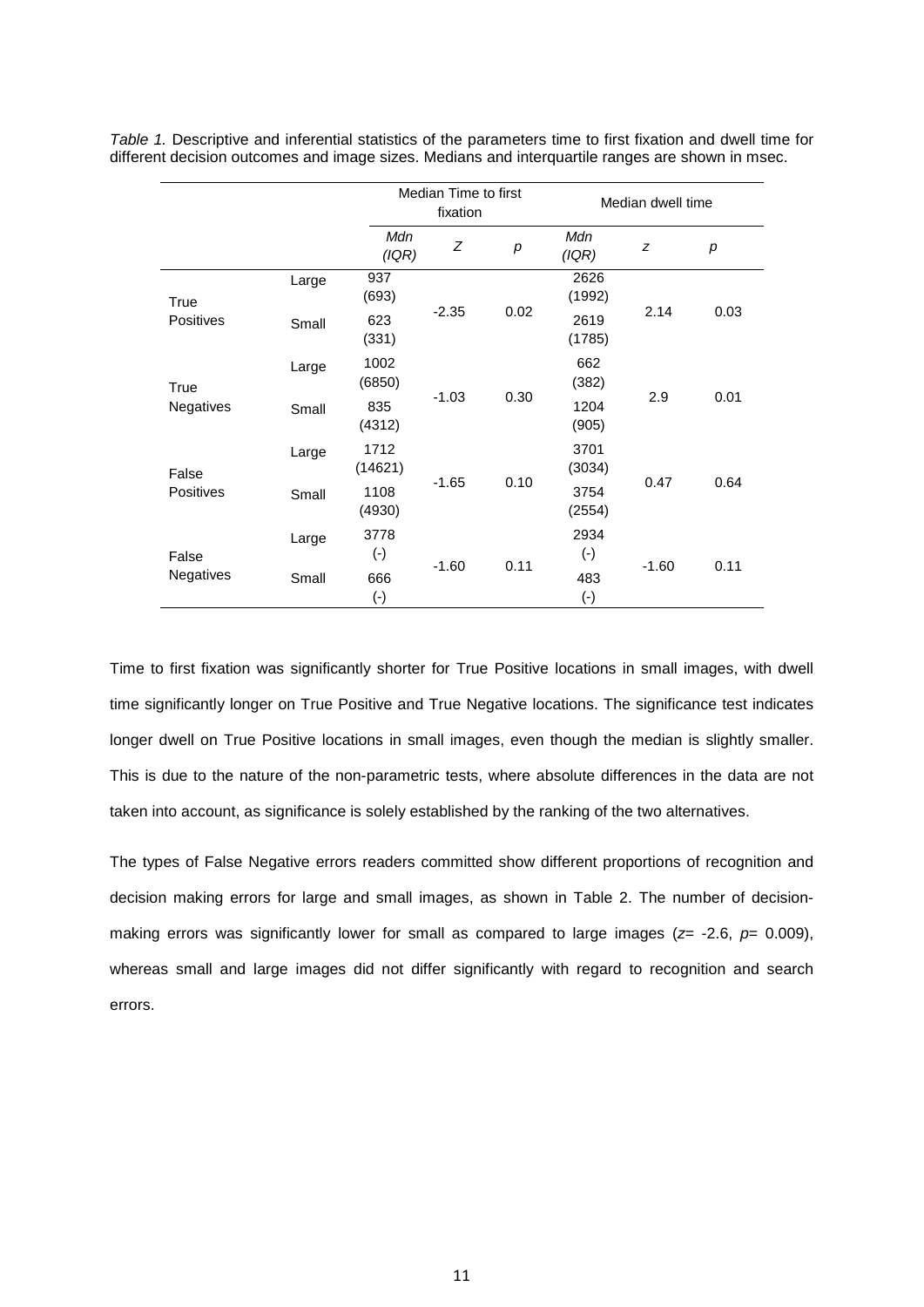|       | Search errors | Recognition errors | Decision-making |  |
|-------|---------------|--------------------|-----------------|--|
|       |               |                    | errors          |  |
| Large | 5             |                    | 12              |  |
|       | (25%)         | (15%)              | (60%)           |  |
| Small | 3             | 8                  |                 |  |
|       | (25%)         | (67%)              | (8%)            |  |

*Table 2.* Different types of errors of omission for large and small cCT case sets. Number of errors committed shown, with percentages in brackets.

## **Performance**

In the large image condition, on average, 2.10 False Positives and 0.95 False Negative decisions were made, whereas in the small image condition there were 3.57 False Positive and 0.57 False Negative decisions on average. A within-subjects comparison using the Wilcoxon signed-rank test revealed that the difference with regard to the number of False Positive decisions was significant (*z*= 2.05, *p*= 0.04), whereas the difference in the number of False Negative decisions was not ( $z = -1.25$ ,  $p = 0.21$ ). Comparing the JAFROC scores of the two image size conditions yielded no significant difference (large images: *Median=* 0.68, *Interquartile range=* 0.11; small images: *Mdn=* 0.69, *IQR=* 0.07), *z*= 0.60, *p*= 0.95. Reading time was compared using the Wilcoxon signed-rank test for paired samples and there was no statistically significant difference between the image sizes (large images: *Mdn=*  55.1s, *IQR=* 35.3; small images: *Mdn=* 52.1 s, *IQR=* 37.2), *z*= -1.2, *p*= 0.23.

## **Image size preference**

When making a binary choice, ten of the 21 participants preferred large images, eight preferred small images and three participants refused to choose between the two sizes and instead stated that they liked both. Preference on the continuous rating scale was on average 6.41 (*SD=* 2.07) for large images and 5.72 (*SD*= 2.46) for small images. This difference was not significant,  $t(20)$ = -0.84,  $p=$ 0.41, and neither preference ratings for small nor for large images correlated with the respective performance measures (large images: *r*= -0.15, *N*= 21, *p*= 0.52; small images: *r*= -0.07, *N*= 21, *p*= 0.75). Radiologists' motivation behind preference is displayed in Table 3.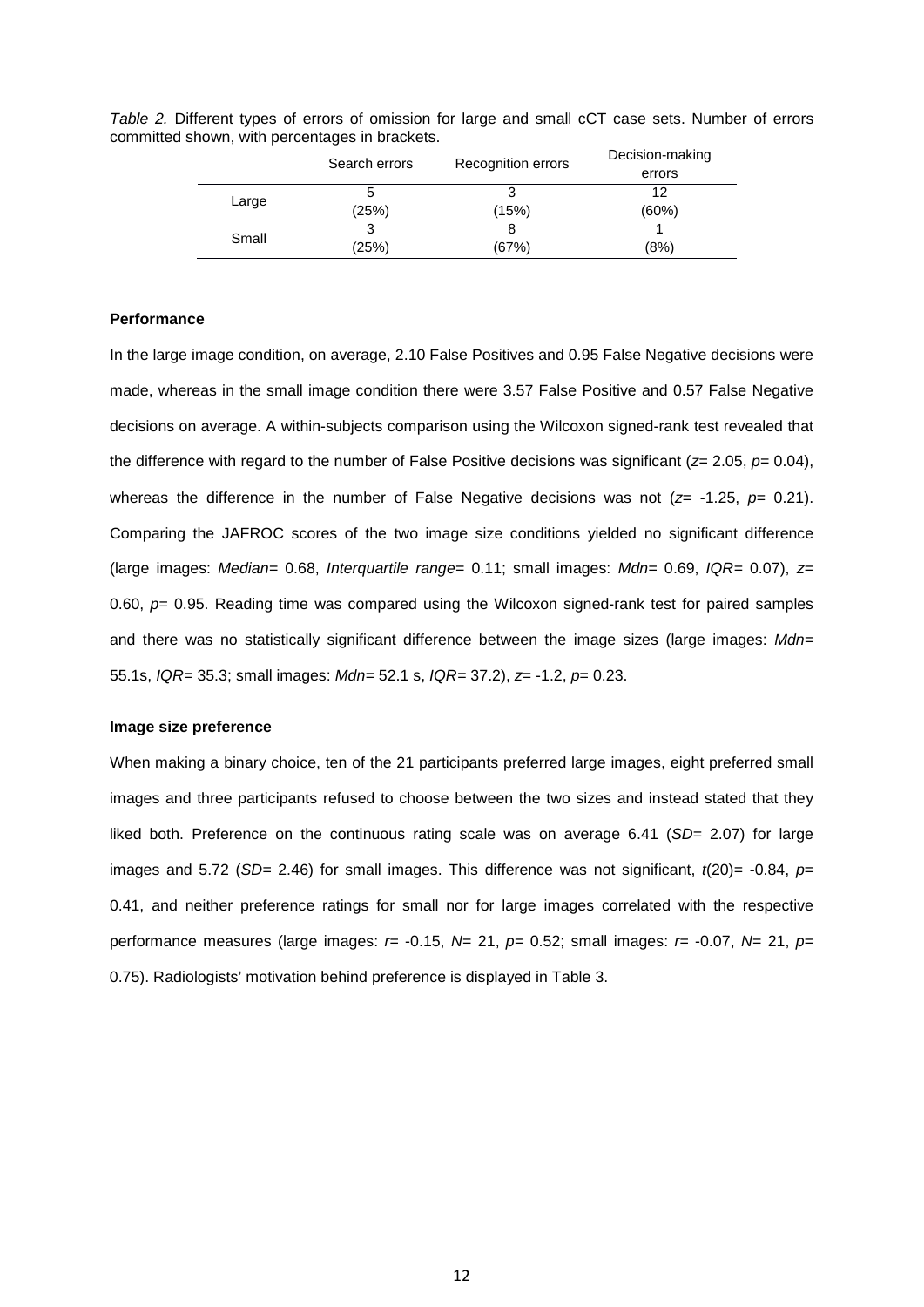|                                                       | Radiologists<br>who<br>prefer large images | Radiologists<br>who<br>prefer small images | Radiologists without<br>preference |
|-------------------------------------------------------|--------------------------------------------|--------------------------------------------|------------------------------------|
| Motivation behind preference                          |                                            |                                            |                                    |
| More detail resolvable<br>$\overline{\phantom{a}}$    |                                            |                                            | 0                                  |
| Less tiring to read                                   | 2                                          | 0                                          | 0                                  |
| Better contrast resolution                            | $\Omega$                                   |                                            | 0                                  |
| Better overview<br>٠                                  | $\Omega$                                   | 7                                          | 0                                  |
| Size that I am used to                                |                                            | 0                                          | 0                                  |
| Small images for overview, large<br>images for detail | 0                                          | 0                                          | 2                                  |
| No reason indicated                                   | 0                                          | 0                                          |                                    |

*Table 3*: Motivation behind preference of a particular image size.

# **Discussion**

In this study we compared radiologists' visual search and perceptual processes when reading digital multi-slice images of different sizes presented in stack mode.

Changes in the perceptual processes when reading small- compared to large- images are best reflected in gaze behavior. When reading the smaller images readers made fewer fixations than when they read larger images, yet median fixation duration was longer for small images, and fixations span more slices. Together these findings suggest that when interpreting small images readers sought to take in information related to slice changes rather than by scanning the entire image. This hints to a more effective use of motion detection in small images, as the coverage of multiple slices by one fixation suggests that reading behavior can be compared to watching a movie rather than scanning a static image. In the terminology of Drew et al. (2013) this suggests that radiologists show more 'drillerlike' behavior when reading small images compared to when reading large images, potentially suggesting that reading strategy is not only determined by an individual preference but also by environmental factors.

Using motion detection may be the preferred strategy with regard to small image because motion detection is better towards the fovea (Pointer & Hess, 1989): in this experiment the small images were about 14 cm wide, hence the entire image could be covered by a radius of 5° visual angle from the center of the fixation, often referred to as the useful field of view (UFOV). In the large images, the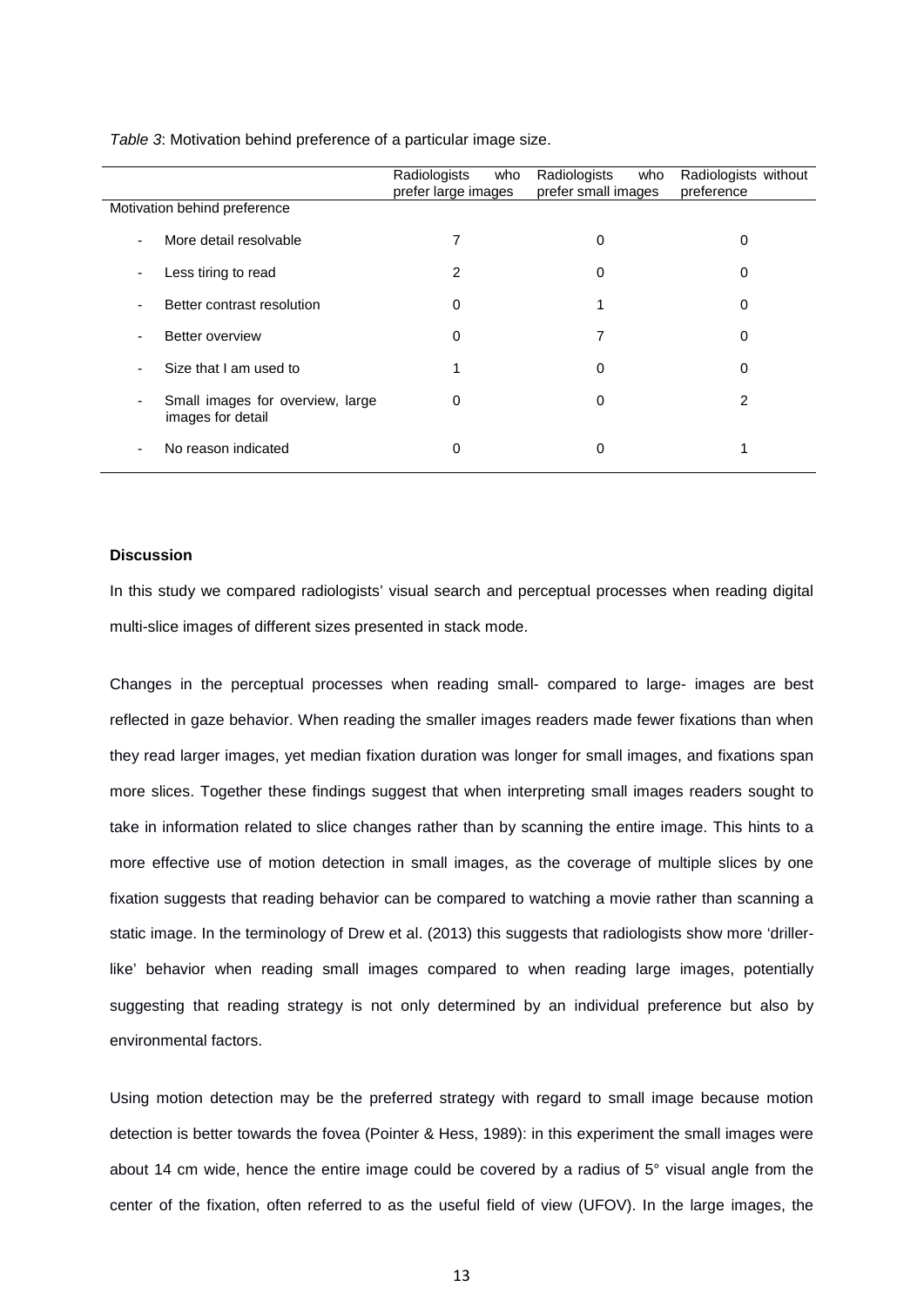farthest away areas are at 10° visual angle from the fixation center when the gaze rests in the middle of the image. At this distance motion detection has sharply deteriorated (McKee & Nakayama, 1984) as well as resolution (Carmody, Nodine & Kundel, 1980). Consequently, the combination of motion detection and improved resolution may be why True Positive findings are fixated, thus detected, faster in small than in large images and why radiologists who prefer small images indicate that these images provide a better overview.

However, these potential benefits do not translate to the overall performance data, as we observed that overall performance, measured by the JAFROC figure of merit and reading time, did not differ significantly between the image sizes. Small images show slightly better results regarding the JAFROC FOM and three seconds less are needed for their interpretation. The magnitude of the difference in the JAFROC FOM is roughly comparable to the difference found by Gur et al. (2004). However, Yamaguchi et al. (2011) found much greater, statistically significant differences between small and large images. Although the size of the images used in their study is comparable to the size of the images used in our experiment, a possible reason for this difference might be the use of different types of stimulus material. While Yamaguchi et al. used nodular ground-glass opacities, which tend to be subtle, our study employed hemorrhages which feature a rather bright contrast to neighboring tissue. For more subtle lesions, smaller images might be of greater advantage, as more tissue is covered by the UFOV in one fixation, while coverage by the UFOV may be of lesser importance when lesions are more conspicuous.

While overall performance did not differ between the two image sizes, the distribution of False Positive and False Negative decisions did change, as significantly more False Positive decisions were made in the small images. Conversely, on a descriptive level, more False Negative decisions were made in large images. Together, the findings seem to represent a shift in the decision criterion rather than a change in performance. Possibly, radiologists chose a more liberal decision criterion when interpreting smaller images. This might be a result of a loss of specificity, reflected in the higher number of False Positive decisions in small images and the finding that dwell time in small images is prolonged for True Positive and True Negative decision sites compared to dwell in these regions in large images. This may in turn be caused by a perceived decrease in image resolution in small images, which is suggested by the subjective data: radiologists who preferred large images said that these are better suited to resolve detail. This is the case although resolution is in fact not superior in large images in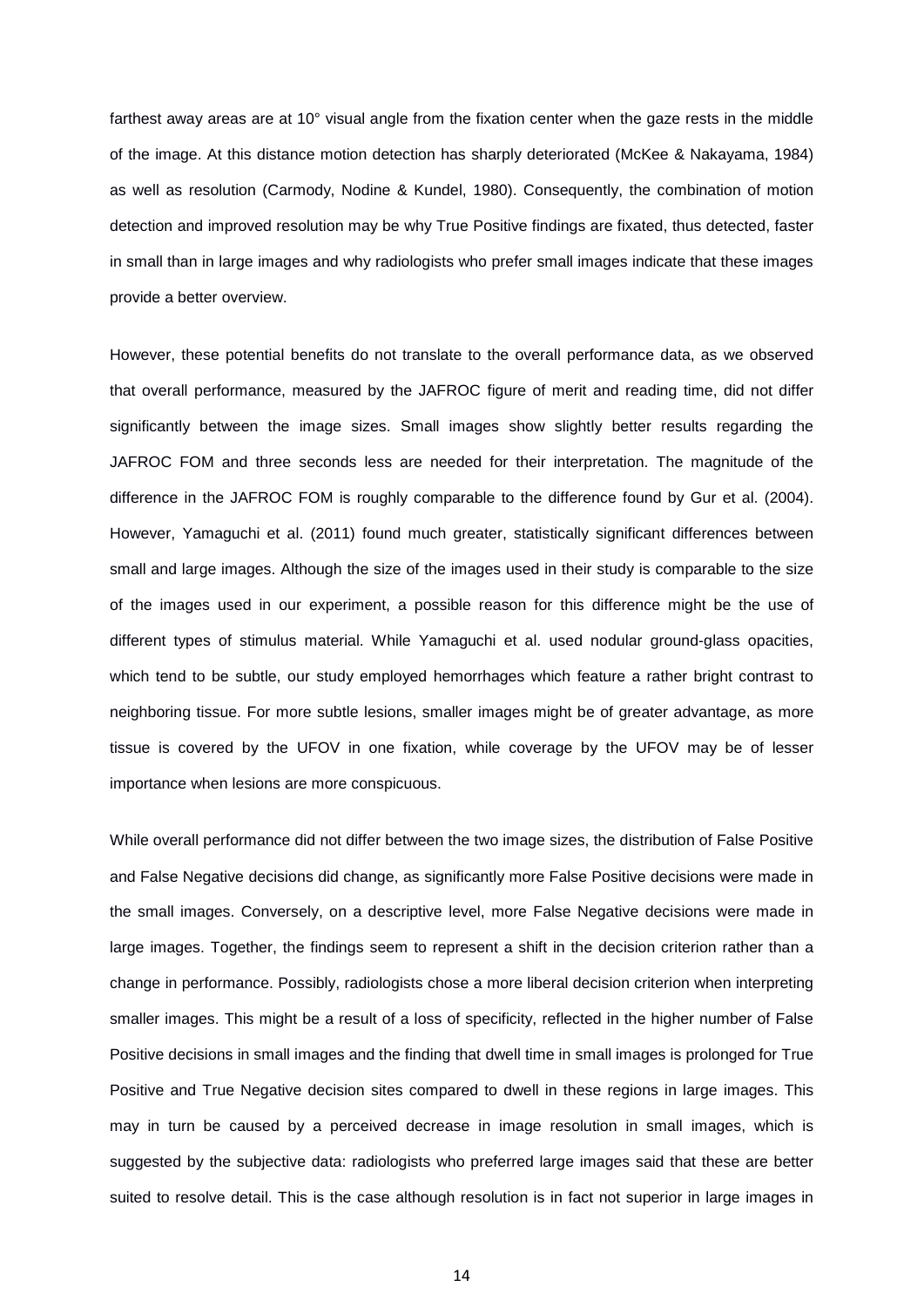this study, but is merely perceived to be so (Venjakob, Marnitz, Gomes, & Mello-Thoms, 2014). Two participants refused to choose between the two image sizes and instead indicated that they liked both for different reasons: small images for overview, large images for detail.

The comparison of motion detection processes between the image sizes by analyzing radiologists' fixations across slices was possible because entire cases were presented and explored by scrolling. The results hint to the necessity of studying entire cases rather than single slices of multi-slice cases. This study revealed that fixations, particularly in small images, tend to span multiple slices. This has an impact on fixation duration and presumably also on the distribution of dwell across an image or time to first fixation. It is, therefore, arguable whether the analysis of such parameters as it has been done in the past (Matsumoto et al., 2011) is representative of the clinical practice.

False Negative decisions seem to originate from different perceptual mechanisms in the two image sizes. The number of search errors did not differ between the two image sizes, which suggests that faster detection in small images does not automatically lead to the detection of more lesions. In small images, more recognition errors were committed, though this difference failed to reach statistical significance. Conversely, in large images, the high number of decision-making errors suggests that the unreported hemorrhages were identified as potentially abnormal sites, but faulty processing led the readers to dismiss the correctly detected abnormalities.

In our study many of the True Positive lesions were decided in less than one second, suggesting that the threshold to distinguish between recognition and decision errors potentially needs to be adjusted when used in the study of the interpretation of stack mode viewing. This might be the case because lesions could be more conspicuous due to the dynamic form of presentation. More data is needed to draw more definite conclusions regarding different types of False Negative errors in large and small images.

No correlation between preference and performance ratings was observed, suggesting that radiologists' subjective impression of useful parametrization might not necessarily be a valid indicator for beneficial reading conditions. This implies that guidelines for the interpretation process should not be based on preference ratings alone.

The study has several limitations that should be addressed: first, the insertion of lesions may have affected perception. Lesions were inserted with the utmost care and often spanned several slices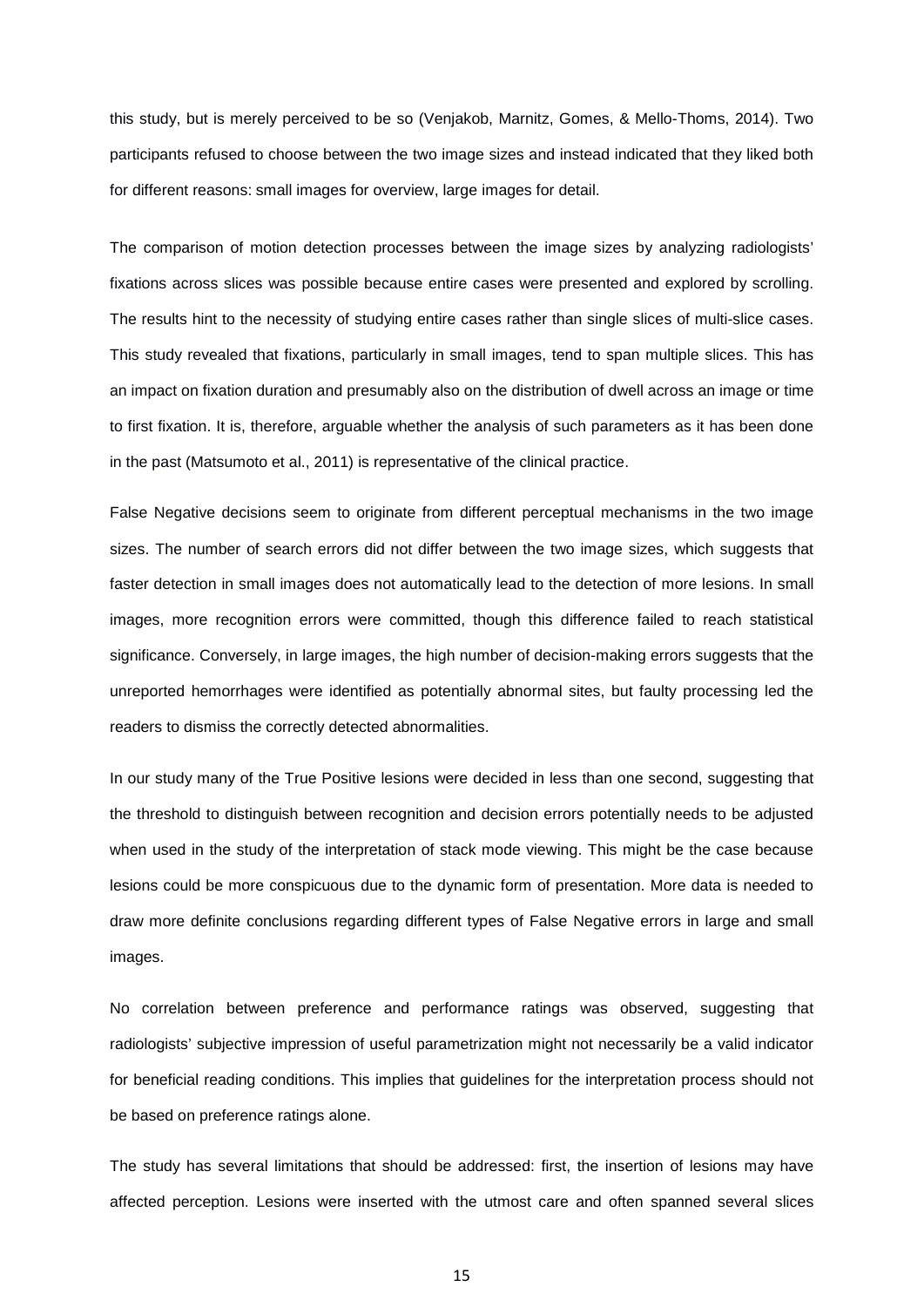across which they gradually grew in size and then became smaller again to mimic the display of natural lesions. Nonetheless, there is always a possibility that edges and surrounding background tissue differed from what would normally be expected. This could have led to visual behavior different to what would usually be exhibited in the interpretation of hemorrhages. Secondly, the enlargement of the images may have led to a slight distortion in the image signal. Thus small and large variants of the same image might not have been exactly "identical" to one another. The cubic Catmull-Rom-Splines algorithm yields good results in terms of smoothing, but does so at the cost of less preferable results with regard to postaliasing (Marschner & Lobb, 1994). Nonetheless, no reader commented these issues, which leads us to believe that these effects, if present, were negligible. Further, in practice radiologists are free to adjust image size during the reading of a given case. It is possible that some readers use both the advantages of small images for detection and large images for decision-making, but have been prevented to do so in the laboratory setting of this experiment.

As the interquartile ranges suggest, there is a substantial amount of variance in the eye tracking data (see Table 1). This is particularly so for the parameter 'time to first fixation'. However, we did not formally remove outliers from the data as they probably represent natural deviations in gaze behaviour when people perform a complex visual task on highly variable stimulus material.

#### **Practical implications**

No difference in global performance measures, as assessed by the JAFROC FOM and reading time, could be found, indicating that with regard to the interpretation of cranial CT the current practice of choosing an image size individually is not harmful. The findings are nonetheless of interest for day to day stack mode reading in the clinical practice as the subjective and eye tracking data of the study suggest that small images could be beneficial when perturbations are flagged and radiologists gain an overview over the case at hand. When more detailed information is needed for appropriate decision making, large images can be preferable to gain confidence in a decision and hence avoid a lack of specificity, which seems to be associated to small images.

#### **Key points**

• Different image sizes do not affect overall performance when radiologists read cranial CT.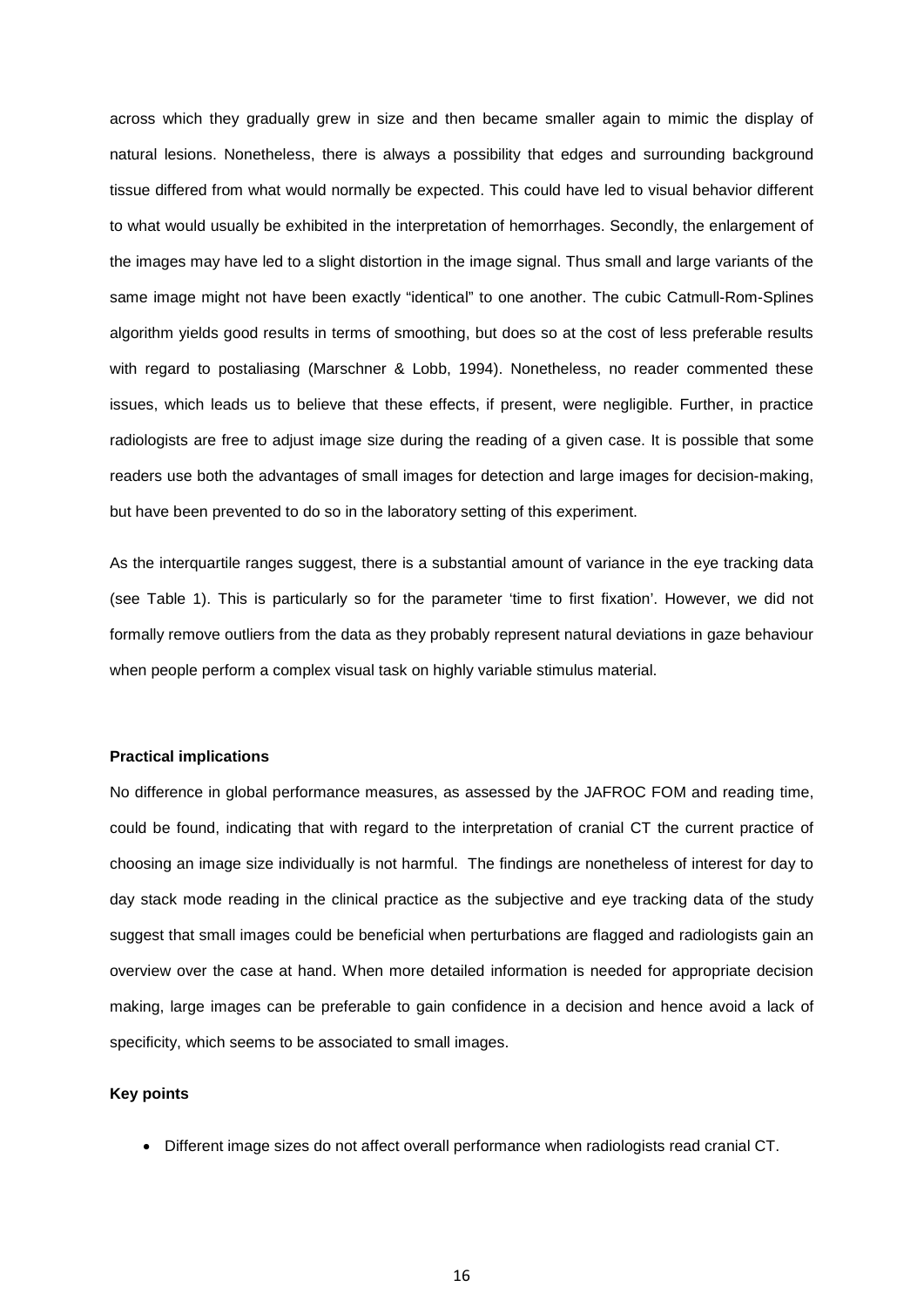- Eye tracking data suggests that image size affects visual search with more gaze behavior associated with motion perception being displayed in small as compared to large images.
- Subjective and eye tracking data suggest that image size influences how images are searched and that different search strategies might be beneficial under different circumstances.

#### **References**

Andia, M.E., Plett, J., Tejos, C., Guarini, M.W., Navarro, M.E., Razmilic, D, et al. (2009). Enhancement of visual perception with use of dynamic cues. *Radiology, 250,* 551-557.

Andriole, K.P., Wolfe, J.M., Khorasani, R., Treves, S.T., Getty, D.J., Jacobson, F.L., et al. (2011). Optimizing analysis, visualization, and navigation of large image data sets: One 5000-sectin CT scan can ruin your whole day. *Radiology*, *25,* 346-362.

Bessho, Y., Yamaguchi, M., Fujita, H., & Azuma, M. (2009). Usefulness of reduced image display size in Softcopy reading: Evaluation of lung nodules in chest screening. *Academic Radiology, 16*, 940-946.

Carmody, D., Nodine, C., & Kundel, H.(1980). An analysis of perceptual and cognitive factors in radiographic interpretation. *Perception, 9,* 339-344.

Chakraborty, D.P. (2011). New developments in observer performance methodology in medical imaging. *Seminar of Nuclear Medicine, 41*, 401-418.

Drew, T., Vo, M. L.-H., Olwal, A., Jacobson, F., Seltzer, S. E., & Wolfe, J. M. (2013). Scanners and drillers: Characterizing expert visual search through volumetric images. *Journal of Vision, 13*(10).

Drew, T., Vo, M. L.-H., & Wolfe, J.M. (2013a). The invisible gorilla strikes again: Sustained inattentional blindness in expert observers. Psychological Science, *24(9)*, 1848-1853

Gur, D., Klym, A., King, J., Maitz, G., Mello-Thoms, C., Rockette, H., & Thaete, F. (2006). The effect of image display size on observer performance: An assessment of variance components. *Academic Radiology, 13,* 409-413.

Kundel, H.L., Nodine, C.F., & Carmody, D.P. (1978). Visual scanning, pattern recognition and decision making in pulmonary nodule detection. *Investigative Radiology, 13,* 175-181.

Krupinski, E.A., Roehring, H., and Furukawa, T. (1999). Influence of film and monitor display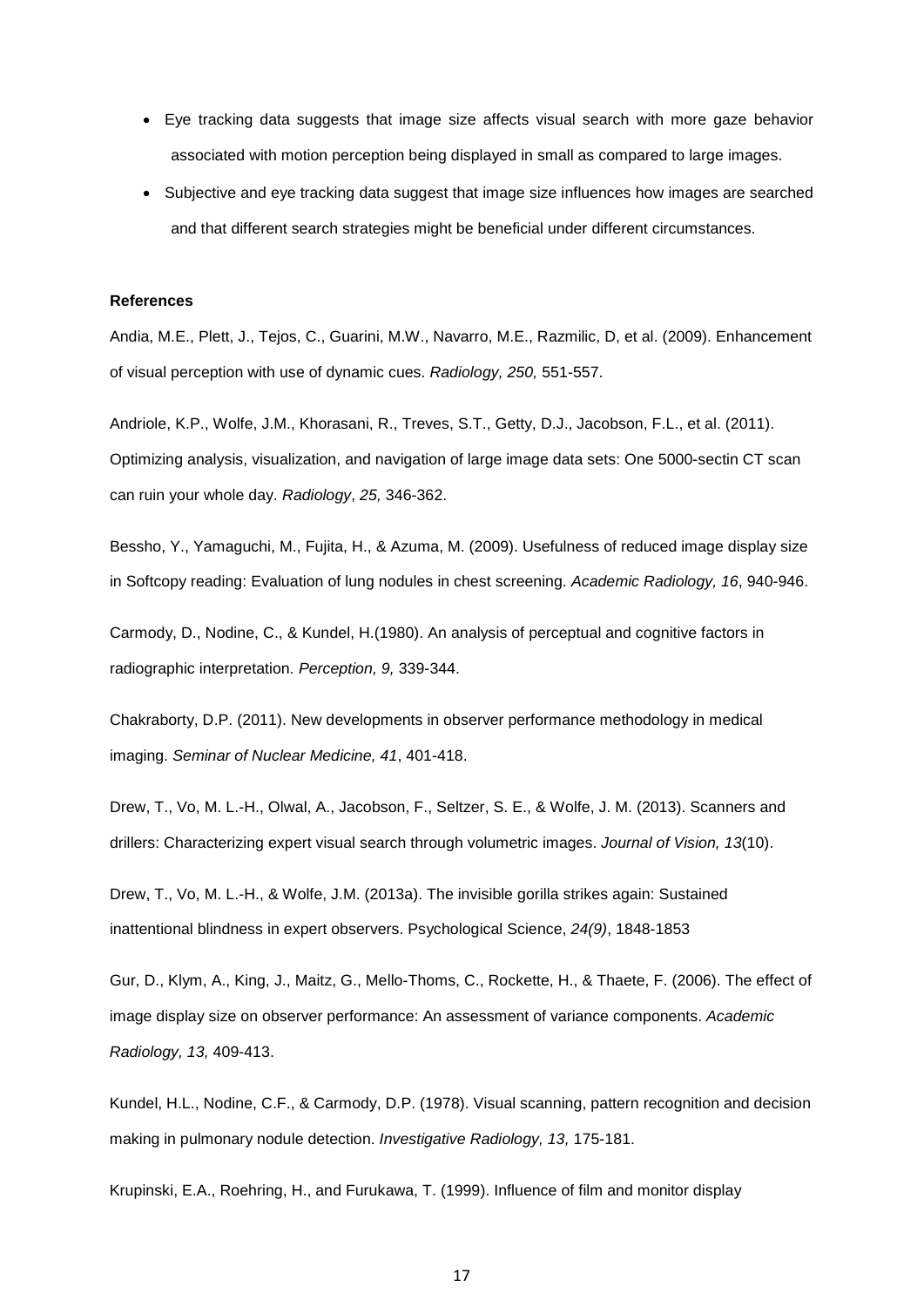luminance on observer performance and visual search. *Academic Radiology, 6*, 411-418.

Marschner, S. R., & Lobb, R. J. (1994, October). An evaluation of reconstruction filters for volume rendering. In *Proceedings of the conference on Visualization'94* (pp. 100-107). IEEE Computer Society Press.

Matsumoto, H., Terao, Y., Yugeta, A., Fukuda, H., Emoto, M., Furubayashi, T, et al. (2011) Where do neuroradiologists look when viewing brain CT images? An eye tracking study involving stroke cases. *Plos one, 6: e282928*.

Mello-Thoms, C., Hardesty L., Sumkin, J., Ganott, M., Hakim, C., Britton, C., Stalder, J., & Maitz, G. (2005). Effects of lesion conspicuity on visual search in mammogram reading. Academic Radiology, 12, 830-840.

McKee, S.P. & Nakayama, K. (1984). The detection of motion in the peripheral visual field. *Vision Research, 24*, 25-32.

Morey, R. D. (2008). Confidence intervals from normalized data: A correction to Cousineau (2005). *Tutorials in Quantitative Methods for Psychology, 4,* 61-64.

Phillips, P., Boone, D., Mallett, S., Taylor, S., Altman, D., Manning, D., et al. (2013). Tracking eye gaze during interpretation of endoluminal 3D CT colonography: Technical description and proposed metrics for analysis. *Radiology, 267*, 924-931.

Pointer, J.S., & Hess, R.F. (1989). The contrast sensitivity gradient across the human visual field: with emphasis on the low spatial frequency range. *Vision Research, 29,* 1133-1151.

Schaefer, C., Prokop, M., Oestmann, J., Wiesmann, W., Haubitz, B., Meschede, A., et al. (1992). Impact of hard-copy size on observer performance in digital chest radiography. *Radiology, 184*, 77-81.

Seltzer, S.E., Judy, P.E., Feldman, U., Scarff, L., & Jacobson F. (1998). Influence of CT image size and format on accuracy of lung nodule detection. *Radiology, 206,* 618-622.

Venjakob, A. C., Marnitz, T., Gomes, L., & Mello-Thoms, C. R. (2014). Does preference influence performance when reading different sizes of cranial computed tomography?. *Journal of Medical Imaging, 1(3),* 035503-035503.